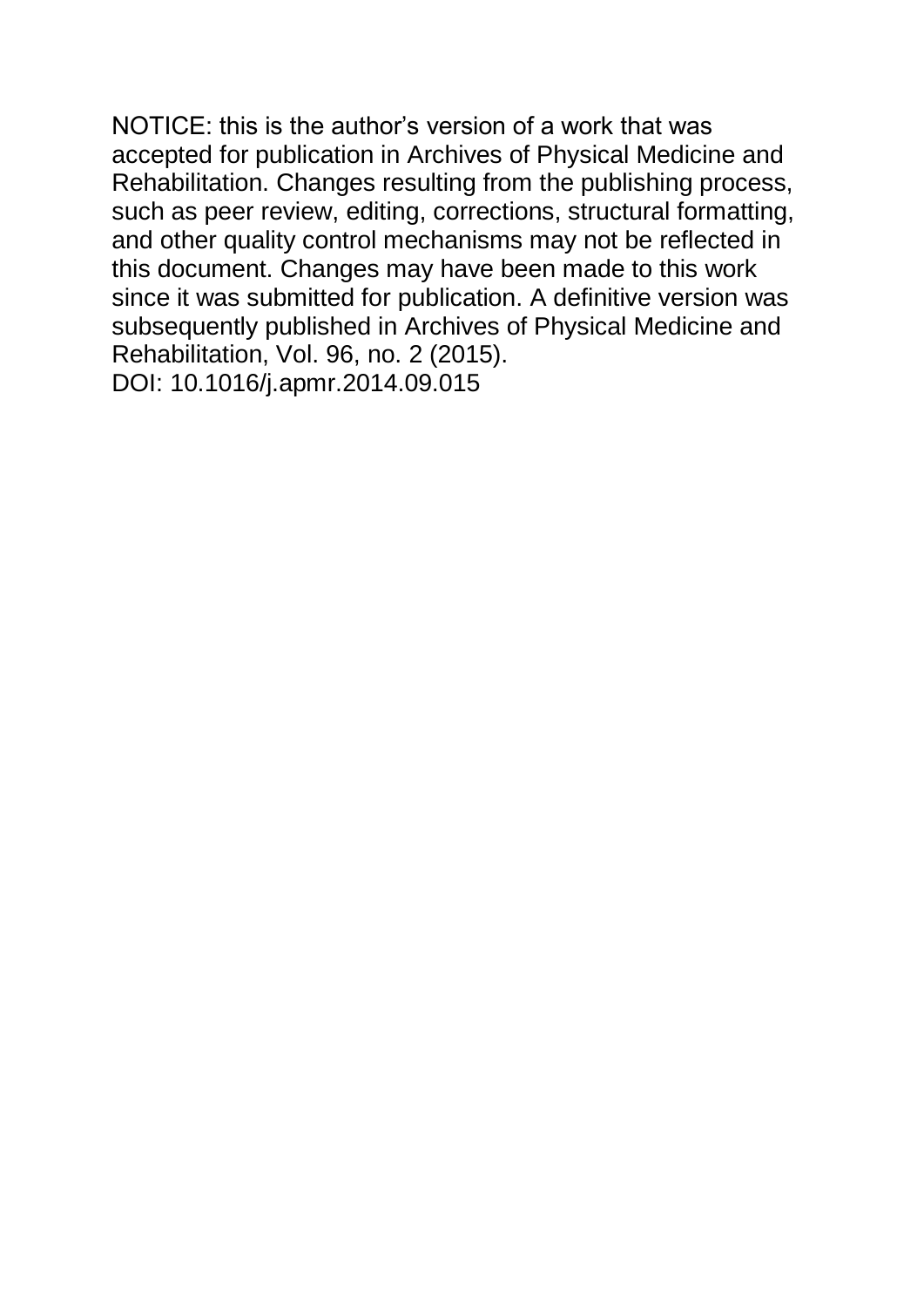- **Title: Divergent sensory phenotypes in non-specific arm pain:**
- **comparison with cervical radiculopathy**
- Moloney, N**1,2**
- Hall, TM**<sup>3</sup>**
- Doody, C**<sup>1</sup>**
- 6 <sup>1</sup>UCD School of Public Health, Physiotherapy and Population Science, University College
- Dublin, Belfield, Dublin 4, Ireland
- <sup>2</sup> Discipline of Physiotherapy, Faculty of Health Sciences, The University of Sydney, PO Box
- 170, Lidcombe, NSW 1825, Australia.
- <sup>3</sup> School of Physiotherapy, Curtin University of Technology, G.P.O. Box U1987, Perth, WA
- 6845, Australia
- 4 Manual Concepts, P.O. Box 1236, Booragoon, WA 6954, Australia
- 
- 
- 
- 
- 
- Corresponding author: Niamh Moloney, Discipline of Physiotherapy, Faculty of Health
- Sciences, The University of Sydney, PO Box 170, Lidcombe, NSW 1825, Australia.
- Email: [niamh.moloney@sydney.edu.au](mailto:niamh.moloney@sydney.edu.au)
- Tel: +61 2 9351 9266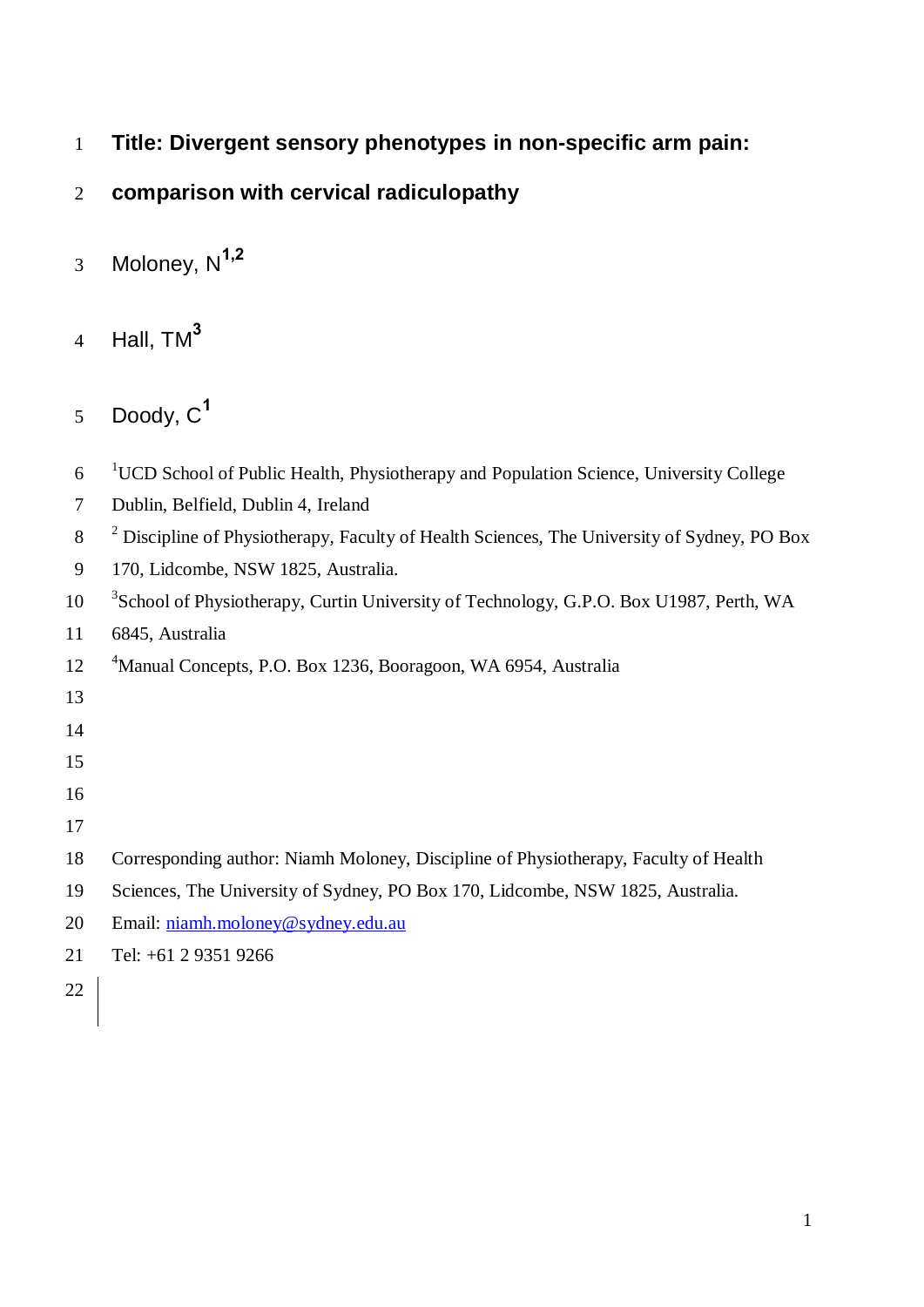# **Title: Divergent sensory phenotypes in non-specific arm pain:**

# **comparison with cervical radiculopathy**

# **ABSTRACT**

| 26 | Objective: The primary research question under review was whether distinct sensory            |
|----|-----------------------------------------------------------------------------------------------|
| 27 | phenotypes were identifiable in individuals with non-specific arm pain (NSAP) and if they     |
| 28 | differed from people with cervical radiculopathy. A secondary question considered whether     |
| 29 | the frequency of features of neuropathic pain, kinesiophobia, high pain ratings, hyperalgesia |
| 30 | and allodynia differed according to sub-groups of sensory phenotypes.                         |
| 31 |                                                                                               |
| 32 | Design: A cross sectional study                                                               |
| 33 |                                                                                               |
| 34 | Setting: Higher education institution                                                         |
| 35 | Participants: Forty office people with NSAP, 17 with cervical radiculopathy, and 40 age-      |
| 36 | gender-matched healthy controls.                                                              |
| 37 |                                                                                               |
| 38 | Interventions: Nil                                                                            |
| 39 |                                                                                               |
| 40 | Main Outcome Measures: Participants were assessed using quantitative sensory testing (QST)    |
| 41 | comprising thermal and vibration detection thresholds, and thermal and pressure pain          |
| 42 | thresholds; clinical examination and relevant questionnaires. Sensory phenotypes were         |
| 43 | identified for each individual in the patient groups using z-score transformation of the QST  |
| 44 | data.                                                                                         |
| 45 |                                                                                               |
| 46 | Results: Individuals with NSAP and cervical radiculopathy present with a spectrum of          |
| 47 | sensory abnormalities; a dominant sensory phenotype was not identifiable in individuals with  |
| 48 | NSAP. No distinct pattern between clinical features and questionnaire results across sensory  |
| 49 | phenotypes was identified in either group.                                                    |
| 50 |                                                                                               |
| 51 | Conclusion: When considering sensory phenotypes, neither individuals with NSAP nor            |
| 52 | cervical radiculopathy should be considered homogenous. Therefore, people with either         |
| 53 | condition may warrant different intervention approaches according to their individual sensory |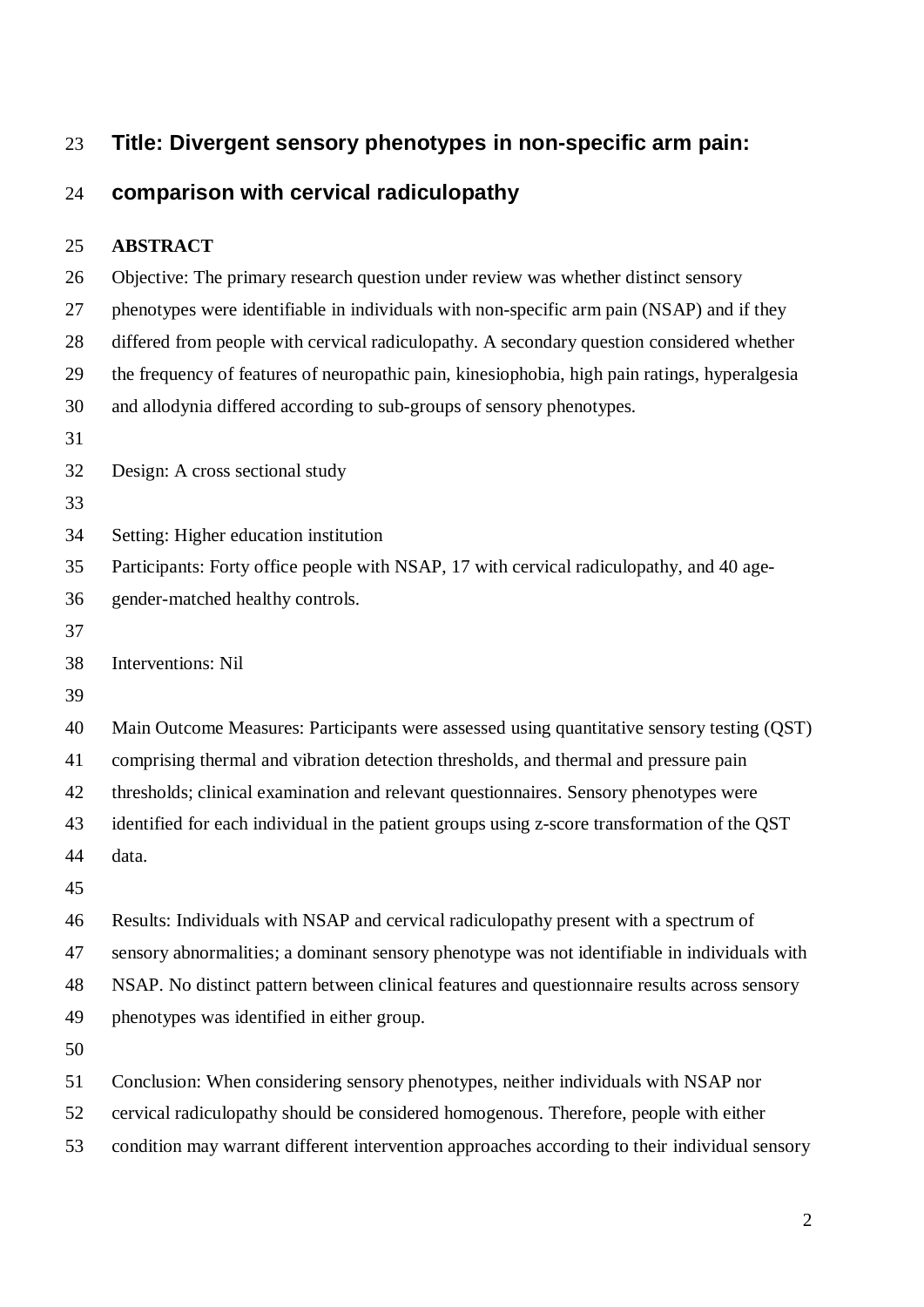- phenotype. Issues relating to the clinical identification of sensory hypersensitivity and the validity of QST are highlighted.
- 
- 

# **Abbreviations: QST: quantitative sensory testing; NSAP: Non-specific arm pain;**

- **LANSS: Leeds assessment for neuropathic symptoms and signs**
- 
- **Keywords:** Sensory threshold; pain threshold; non-specific arm pain (repetitive strain
- injury); cervical radiculopathy; musculoskeletal arm pain.
-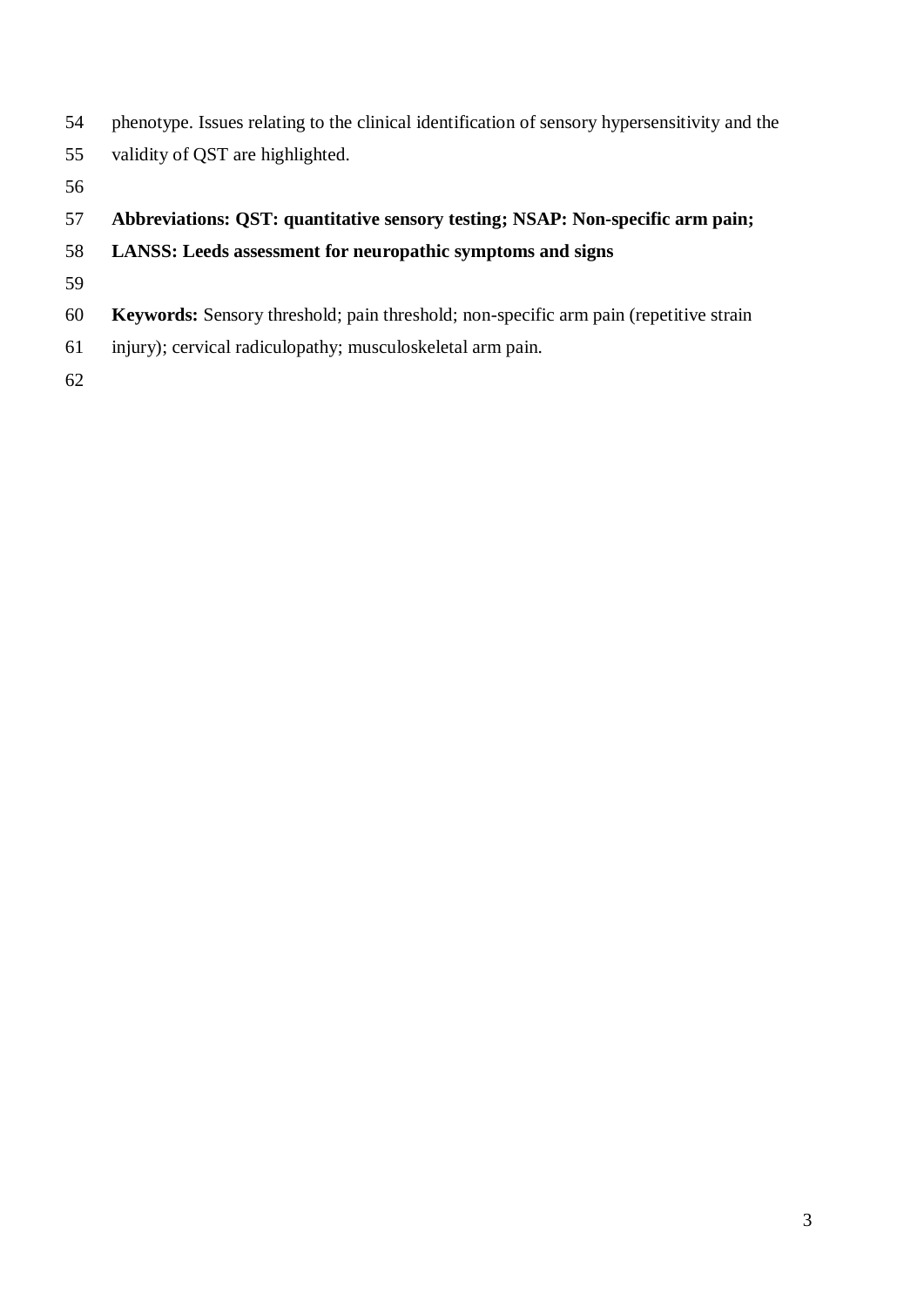### **INTRODUCTION**

 Work related upper limb disorders are a significant public health problem with a prevalence 66 of [2](#page-14-1)9% (Eurostat),  $150\%$  of which are described as non specific.<sup>2</sup> Non-specific arm pain (NSAP) commonly affects computer users and is frequently associated with poor prognoses. [3](#page-14-2) The absence of consistent information regarding the pathology and pathophysiology underlying NSAP has obvious implications for clinical decision making. Given growing computerisation of the global workforce as well as the intensification of work, improving our understanding of work related non-specific conditions is imperative for improving intervention selection and outcomes.

 Quantitative sensory testing (QST) is a non-invasive means of assessing sensory and pain perception, which potentially provides insights into underlying pathophysiological mechanisms of a condition,<sup>[4](#page-14-3)</sup> and has seen growing use in the investigation of patient 77 populations such as complex regional pain syndrome, whiplash and neuropathic pain.<sup>[5-10](#page-14-4)</sup> In studies of NSAP, the presence of hypoaesthesia to vibration has previously been recorded, - which may suggest the presence of a minor neuropathy<sup>[11](#page-14-5) [12](#page-14-6)</sup> and/or altered central 80 processing, possibly secondary to pain.<sup>[14](#page-14-8)</sup> Furthermore, we recently reported the presence of sensory hypersensitivity to pressure, cold and heat as characteristic of NSAP, while 82 hypoaesthesia to vibration explained a small percentage of the variance  $(11\%)$ .<sup>[15](#page-14-9)</sup> In addition, in comparison to people with cervical radiculopathy and healthy controls, people with NSAP had normal thermal detection thresholds, whereas sensory hypoaesthesia, to both thermal and 85 vibration stimuli, was evident in people with cervical radiculopathy.<sup>[15](#page-14-9)</sup>

 The German Research Network on Neuropathic Pain has suggested that detailed analyses of sensory profiles may yield information regarding the underlying sensory phenotype in individuals and within patient populations and that this may help to direct clinical decision 90 making.<sup>[16](#page-14-10)</sup> They presented data from a large group of people with various neuropathy and neuropathic pain conditions with key sensory phenotypes identified i.e. sensory loss, sensory 92 hypersensitivity, both sensory hypersensitivity  $+$  sensory loss and no abnormality.<sup>[6](#page-14-11)</sup> Each of the phenotypes was represented both within each patient population and across the different 94 conditions studied[.](#page-14-11)<sup>6</sup> A further study by Gierthmühlen et al.<sup>[5](#page-14-4)</sup> identified the presence of different sensory phenotypes in people with complex regional pain syndrome, with some people exhibiting increased sensitivity while others demonstrated decreased sensitivity to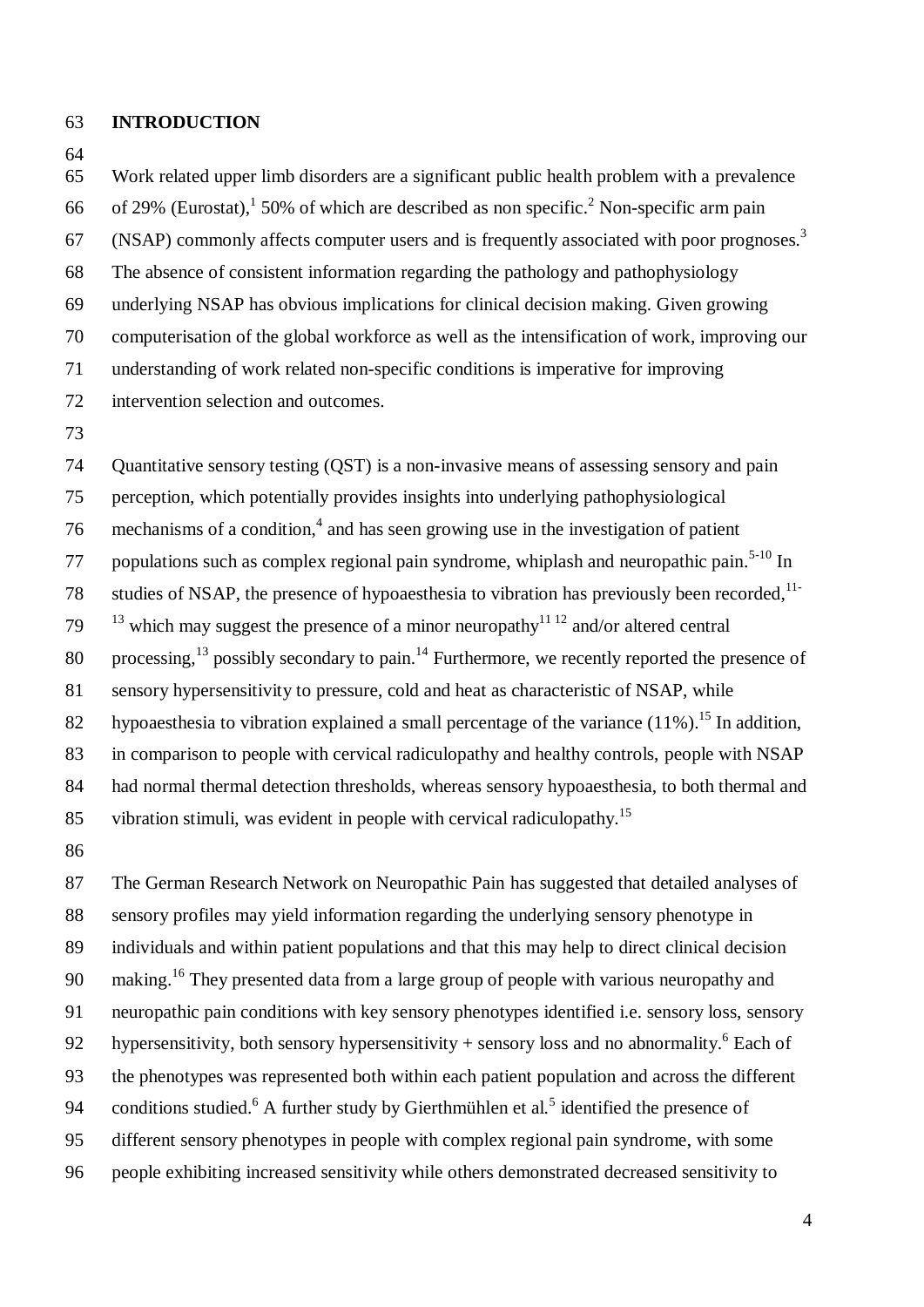thermal and mechanical stimuli; thus, comparison of mean values may not thoroughly

represent sensory findings in patient groups. Therefore, while results from between group

comparisons identified the presence of sensory hypersensitivity as well as hypoaesthesia to

vibration in NSAP, the presence of various sensory phenotypes or indeed a dominant sensory

phenotype is not yet known in this group.

The use of QST in clinical practice has limitations in that equipment is not widely available

and as such, understanding the relationship between QST findings and clinical features of

pain and clinical signs of sensory loss or sensory hypersensitivity is important. Previous

106 reports suggest that pain and disability ratings are poorly correlated with QST findings;<sup>[17](#page-14-12)</sup>

however, data on the relationship between clinical features of pain in study populations sub-

grouped according to sensory phenotype is lacking and warrants further investigation.

 The primary research question under review in this study was whether distinct phenotypes are identifiable in NSAP and if they differ to cervical radiculopathy, a known neuropathic disorder. A secondary question considered whether the frequency of features of neuropathic pain, kinesiophobia, high pain ratings, hyperalgesia and allodynia differed according to sub- groups of sensory phenotypes. We hypothesised that individuals with NSAP would present with a spectrum of sensory phenotypes within the group and that group sensory phenotypes would differ between NSAP and cervical radiculopathy. We also hypothesized that people with sensory hypersensitivity on QST would present with higher pain ratings, clinical features of hyperalgesia and higher scores on kinesiophobia and neuropathic pain screening scales.

#### **METHODS**

## **Design**

A cross-sectional observational study investigating sensory profiles in participants with

NSAP, cervical radiculopathy and healthy controls was undertaken. Volunteers were

screened for inclusion criteria for each particular group, the criteria for which have been

126 previously reported.<sup>[15](#page-14-9)</sup> Subsequently, participants underwent a physical examination and QST

and were asked to complete a series of questionnaires for self-reported pain features and

- kinesiophobia. All aspects of group allocation and data collection were performed by one
- investigator (NM). The order of QST testing was randomized. The study was approved by the
- Human Research Ethics Committee for Life Sciences in University College Dublin and the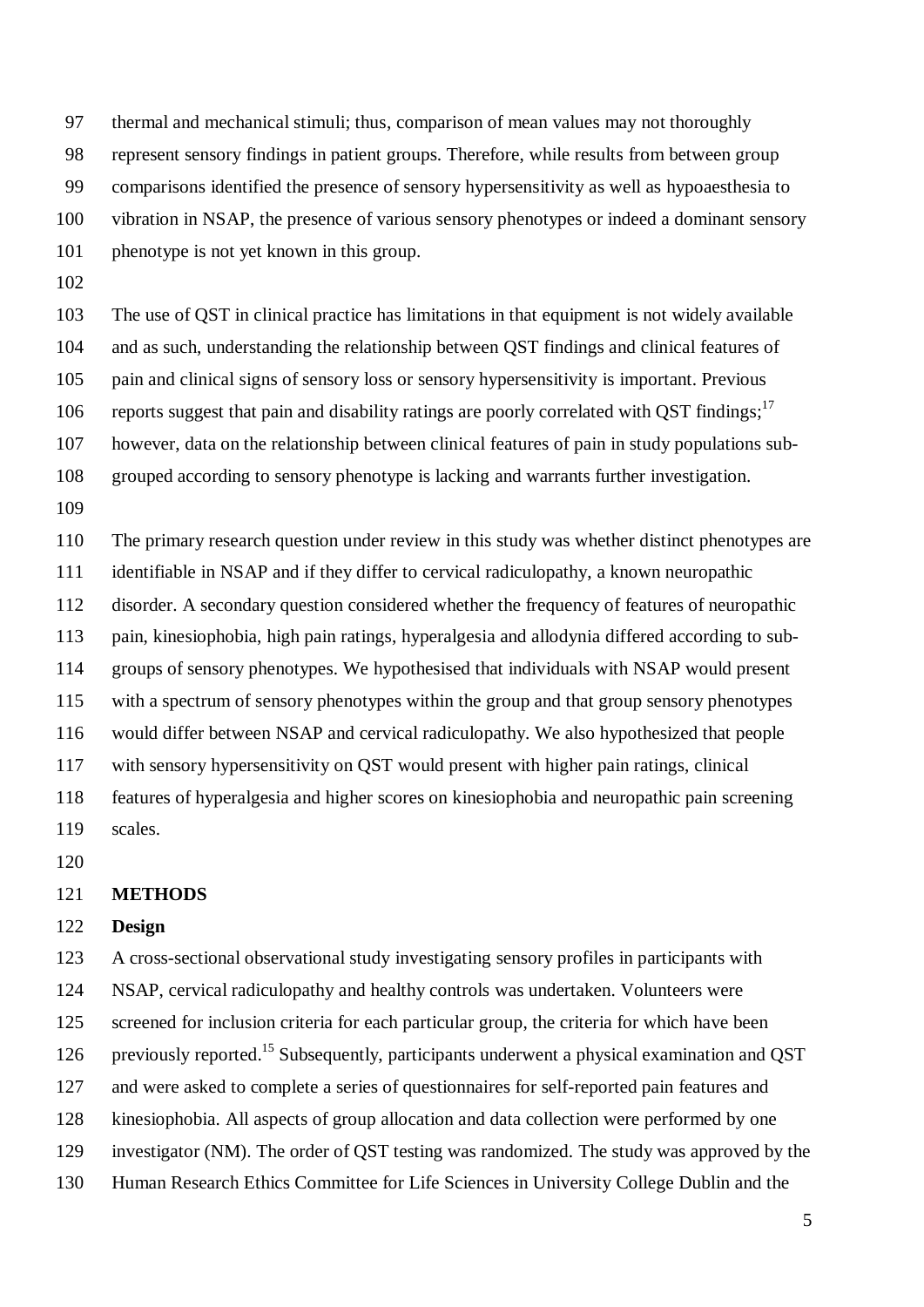involved hospitals. All participants were unpaid volunteers and all provided written informed consent before inclusion.

## **Participants**

 In relation to NSAP, volunteers with arm pain, aged between 18-65 years old that were recruited from metropolitan hospitals, medical and physiotherapy practices and via a multi- media campaign were screened for inclusion in this study (through a medical history and physical examination). Participants were assigned to the NSAP group if they had pain in the 139 arm in the absence of a specific diagnosis, were office workers who had significant upper 140 limb pain as defined by a numerical pain rating of  $\geq 3/10$ , <sup>[19](#page-15-1) [20](#page-15-2)</sup> for longer than 3 months, who 141 spent more than 40% of their working week using desktop equipment,<sup>[12](#page-14-6)</sup> and who had been 142 employed using desk-top equipment for at least two years.<sup>[21](#page-15-3)</sup> Participants with possible cervical radiculopathy were recruited from metropolitan hospitals as well as medical and physiotherapy practices. They were assigned to the cervical radiculopathy group if they had *all* of the following: radicular pain in the upper limb  $(≥3/10),<sup>1920</sup>$  $(≥3/10),<sup>1920</sup>$  $(≥3/10),<sup>1920</sup>$  $(≥3/10),<sup>1920</sup>$  a positive upper limb neurodynamic test, a positive Spurling's test, MRI 147 confirmation of nerve compression,  $22-24$  as well as at least one concordant clinical sign of 148 conduction  $loss^{25}$  $loss^{25}$  $loss^{25}$  (i.e. one of diminished/absent reflexes, myotomal weakness or sensory loss in a dermatomal pattern). Control participants were included if they did not have a history of significant neck, scapular

or shoulder pain over the previous 12 months and did not use desktop equipment for more

152 than 40% of their working week.<sup>[12](#page-14-6)</sup> As participants from the cervical radiculopathy group

- were older than the non-specific arm pain group, control participants were age- and gender-
- matched to each group.

 Volunteers were excluded from the study if they had any of the following: generalized neurological disorders, generalized musculoskeletal/inflammatory disorders, a history of low back pain and/or low back related leg pain over the previous six months, a history of

migraine over the previous six months, previous trauma to the upper quadrant, diabetes,

 endocrine disorders, epilepsy or if they had been diagnosed with any mental health / psychiatric disorders.

- 
- 
- 
- **Measurements**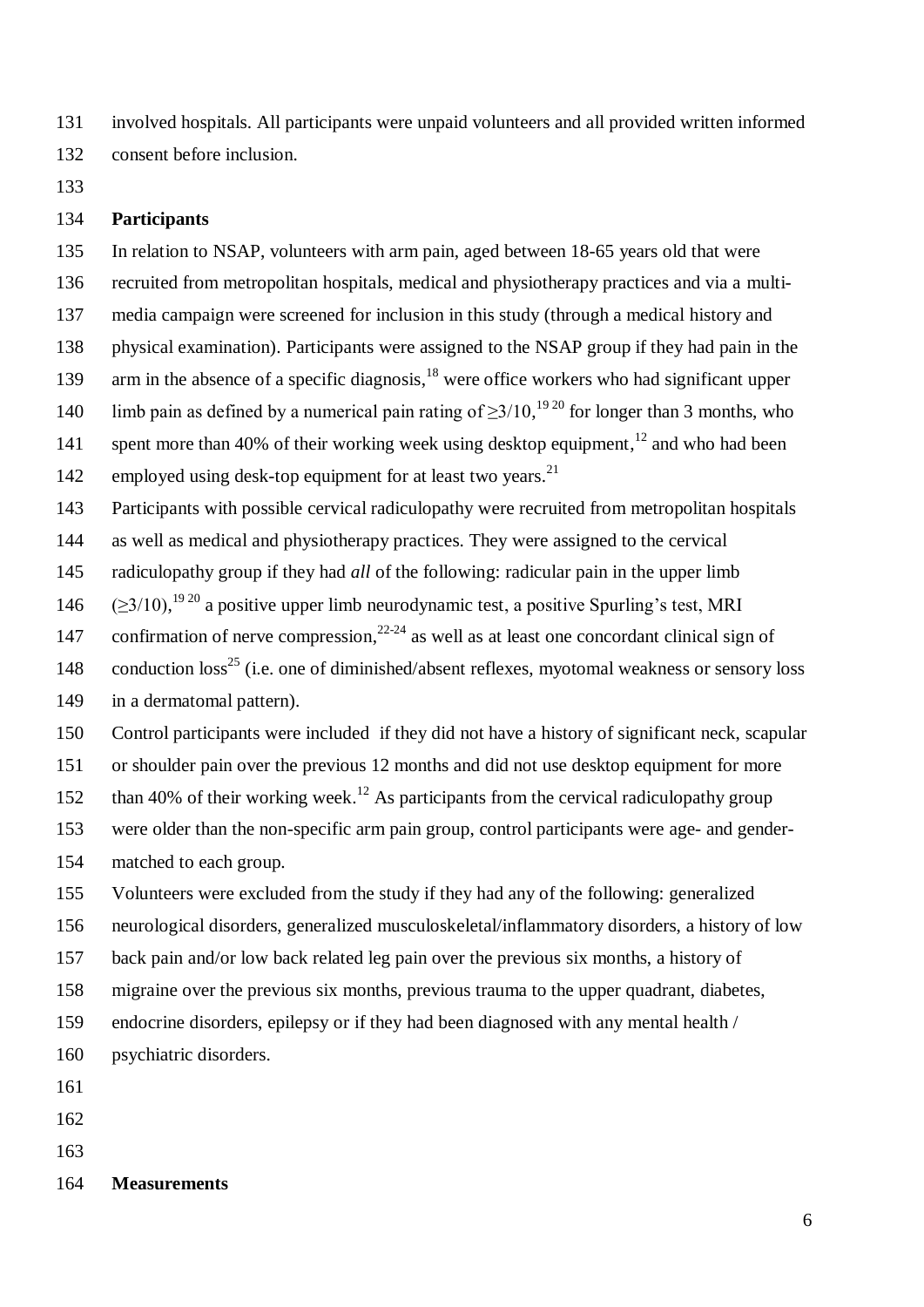#### *Sensory assessment*

166 A previously published QST protocol was undertaken<sup>[26](#page-15-6)</sup> measuring the following parameters: cold, warm and vibration detection thresholds; cold, heat and pressure pain thresholds. All measures were recorded on three sites on each upper limb. Thermal and vibration tests were performed using a NeuroSensory Analyser (TSA 2001 II Medoc, Israel). For thermal testing, a Peltier thermode (16 x 16mm) was attached directly over sites in the hand innervated by C6, C7 and C8. A Vibrameter (VSA 3000 II 2001 Medoc, Israel) was used to measure vibration thresholds with readings taken over sites of the hand innervated by C6, C7 and C8. Pressure pain thresholds were determined using a hand held pressure algometer with a probe size of 1cm² (Somedic AB, Farsta, Sweden) and an application rate of 40 kPa/s over the median nerve (cubital fossa), ulnar nerve (between olecranon and medial epicondyle of the humerus) and radial nerve (mid-lower third of the humerus). Triplicate recordings were taken at each site for all QST parameters and the mean values used for analyses. In order to assess the presence of widespread sensitivity, thermal testing and pressure pain thresholds were recorded at a site remote from the upper quadrant, in this case, unilaterally over Tibialis 180 anterior muscle. All aspects of QST have been found to have acceptable reliability.<sup>[27-29](#page-15-7)</sup>

 Hyperalgesia to pin prick was assessed by recording pain responses to a pin-prick stimulus applied in the affected area compared to an unaffected area i.e. the contralateral limb where possible, otherwise the nearest pain-free area was used. The presence of hyperalgesia was 185 determined if the response in the affected area was more painful than in the unaffected area.<sup>[30](#page-15-8)</sup> Allodynia was assessed by moving a brush over the affected area and comparing the response to that in an unaffected area. The stimulus was applied with a single light stroke of at least 2cm in length. Brush stroke allodynia was considered present if the participant reported the 189 stimulus as painful.<sup>[30](#page-15-8)</sup>

## *Self-reported measures of pain and fear avoidance*

 All participants in the patient groups completed the following questionnaires: the Leeds Assessment for Neuropathic Symptoms and Signs (LANSS) questionnaire with a score of  $\geq$  212 (out of 24) indicating the possible presence of neuropathic pain;<sup>[31](#page-15-9)</sup> the Tampa Scale of 195 Kinesiophobia with a score of >37 (out of 68) considered to indicate the presence of 196 significant fear-avoidant pain beliefs, and all provided an average numerical pain rating (NPRS) for the previous 24 hours.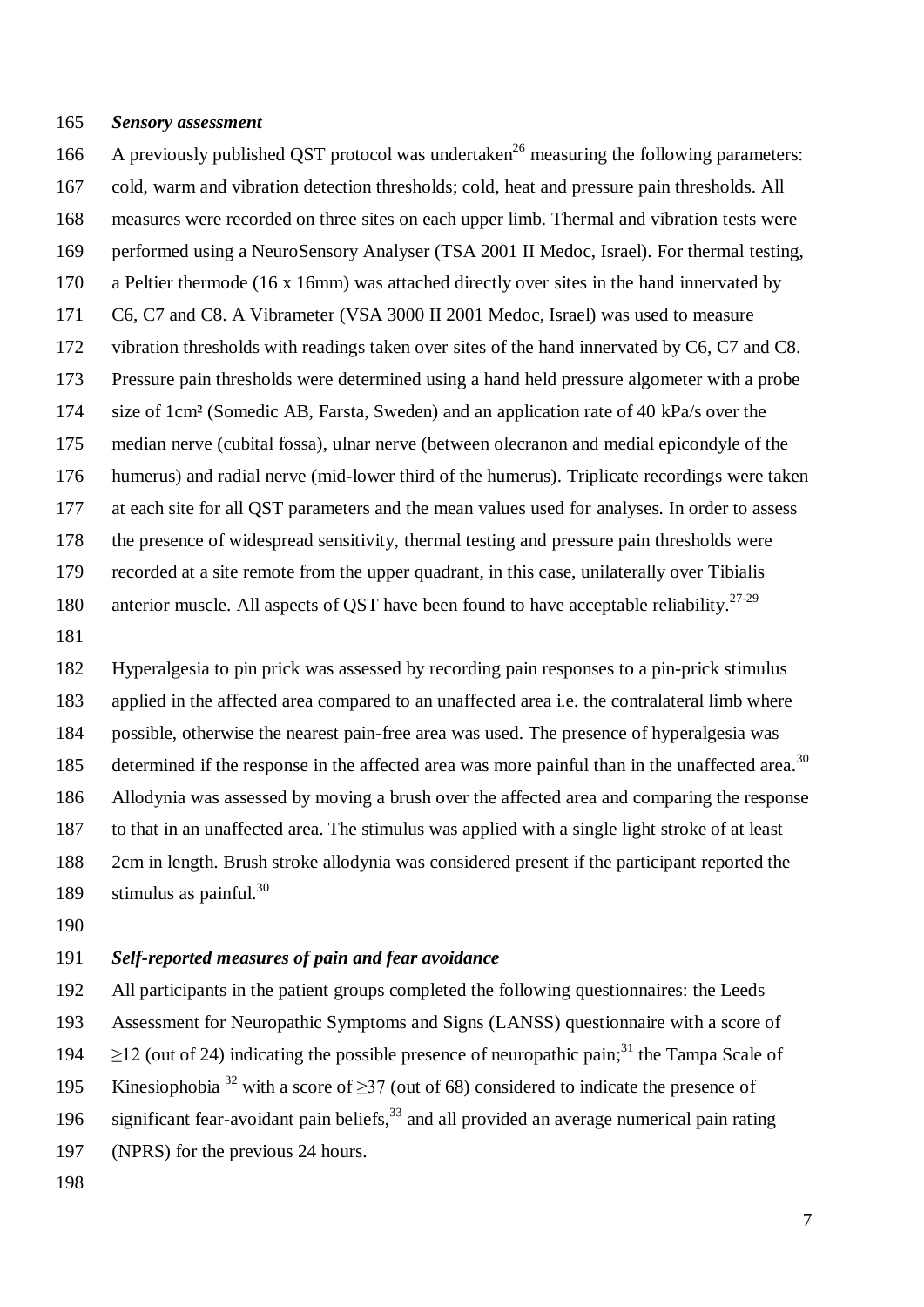#### **Data Analysis**

Data were analysed using SPSS software, version 19.0 (SPSS, USA).

*Preliminary data management*

 QST data were log-transformed before statistical analyses in order to achieve normal 203 distribution of the data[,](#page-14-3) which subsequent analysis revealed was successful. Friedman's tests 204 were used to assess the effect of test site between upper limb sites (C6, C7 & C8 dermatomes or median, ulnar & radial nerves) for QST parameters. As no significant differences were identified for QST parameters between these sites, data were averaged and the resultant value 207 used for subsequent analyses.

*Z-transformation*

 To compare sensory phenotypes of individuals with NSAP or cervical radiculopathy with age-matched healthy controls, QST data were z-transformed to generate z-scores, which allows scores from individuals with a condition to be directly compared to 'normals' in order to identify any abnormality in that individual, as has been previously advocated for 213 assessment of individual sensory profiles.<sup>[6](#page-14-11)[16](#page-14-10)</sup> QST data were z-transformed using the mean (SD) of their respective control group as reference data i.e. control participants were divided into two groups; one group of 40 participants matched, according to age and gender, to the 40 participants with NSAP and a further group of 14 participants matched to the cervical 217 radiculopathy group. The formula used for z-transformation was:  $Z$ -score =  $(X \text{ single})$ 218 participant – Mean controls) / SD controls.<sup>[4](#page-14-3)</sup> For clarity of data presentation, the algebraic sign of the resulting z-score was adjusted appropriately so that it reflected patients' sensitivity for each parameter i.e. values above zero indicated increased sensitivity to the tested stimuli; values below zero indicated reduced sensitivity to the tested stimuli.

 Sensory phenotypes for each participant were assessed by generating sensory phenotype graphs using resultant z-scores. *Z*-scores of > 1.96 was considered indicative of increased sensitivity to the tested stimuli compared with controls (hyperalgesia/allodynia), while z-[6](#page-14-11) scores of  $\lt$  -1.96 was considered indicative of sensory loss.<sup>6</sup> Each individual was classified according to their sensory phenotype into one of six possible phenotypes: (1) sensory loss*small* i.e. small fibre sensory loss as determined in this study by the presence of cold and/or warm hypoaesthesia; (2) sensory loss*large* i.e. large fibre sensory loss as determined by the presence of vibration hypoaesthesia; (3) sensory loss*mixed* i.e. a combination of small and large fibre sensory loss; (4) sensory hypersensitivity as determined by the presence of hyperalgesia in response to cold pain, and/or heat pain and/or pressure pain thresholds; (5) a combination of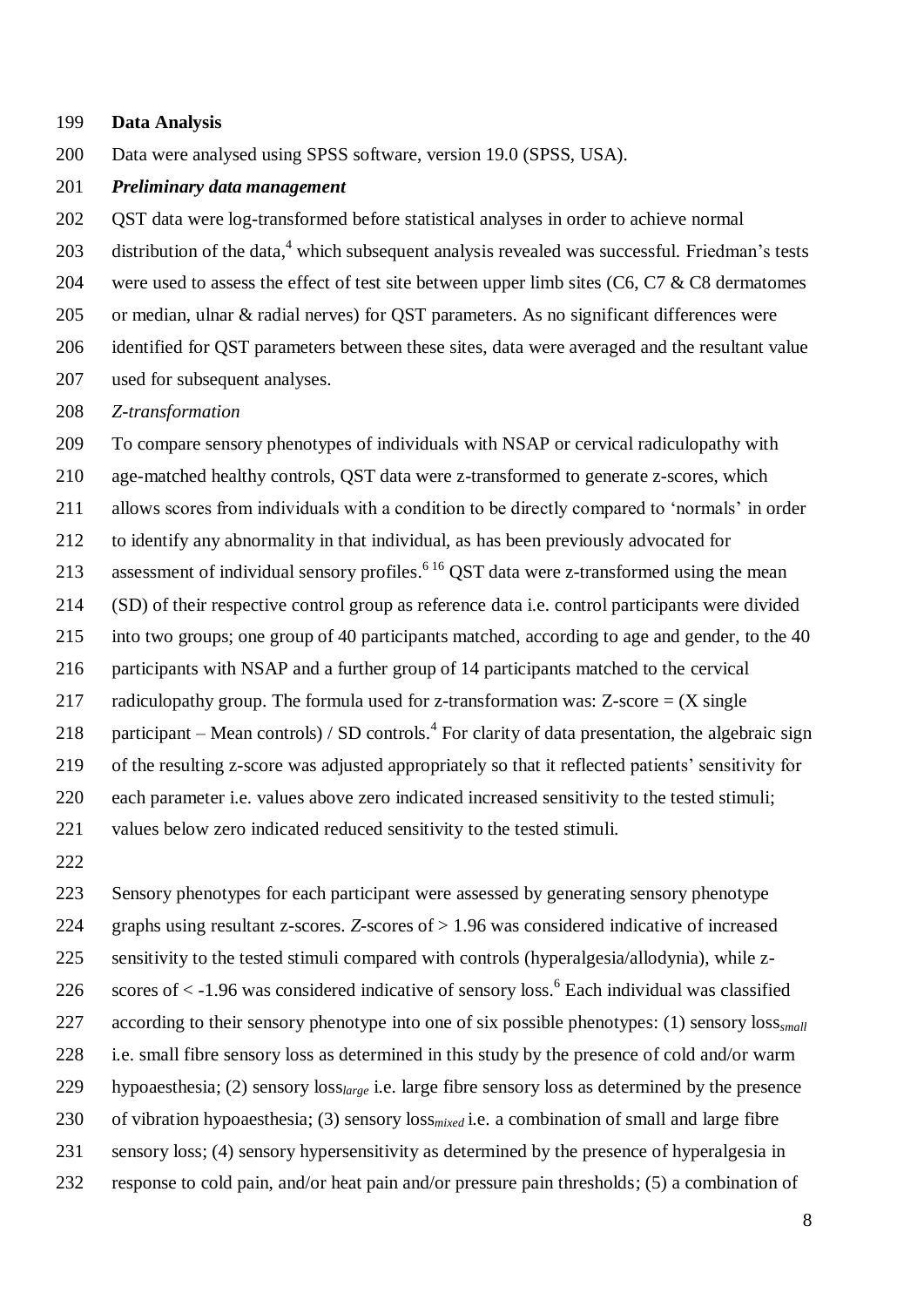- 233 sensory hypersensitivity + sensory loss, and (6) no abnormality[.](#page-14-11)<sup>6</sup> When sensory
- hypersensitivity was recorded, data were inspected to see if hypersensitivity was localised to
- upper limb sites or if it was widespread i.e. included sensory hypersensitivity at the Tibialis
- Anterior site.
- The frequencies of different sensory phenotypes in each patient group were recorded and
- between-group comparisons of sensory phenotypes were conducted using percentage risk
- difference with 95% confidence intervals.
- 
- *Sample size*:
- The sample size was calculated based on mean and standard error vibration threshold data
- from a study by Greening et al., (2003). A sample of size of 40 participants with NSAP, 40
- participants with cervical radiculopathy and 40 matched control subjects was required to
- detect a medium effect size (0.5) with 0.8 power and 0.05 two tailed significance level.
- 

## **RESULTS**

# **Characteristics of NSAP and cervical radiculopathy groups**

- The baseline characteristics of participants are presented in Table 1. The groups were similar
- with regards to pain duration; however, the cervical radiculopathy group were older
- 251  $(p<0.001)$  $(p<0.001)$  $(p<0.001)$  and more disabled  $(p=0.002)$  than the NSAP group. The cervical radiculopathy
- 252 sample was smaller than anticipated  $(n=17)$ , primarily due to the strict inclusion criteria. The
- control group for the NSAP group comprised of 40 age- and gender- matched healthy people,
- while the control group for the cervical radiculopathy group comprised of 14 age- and gender- matched healthy people.
- Individual sensory phenotypes are presented in Table 2. Overall, both groups presented with
- divergent sensory phenotypes; 45% of the NSAP group and 35% of the cervical
- radiculopathy group presented with the phenotypes 'sensory hypersensitivity' and 'sensory
- hypersensitivity + sensory loss'. A further 30% of both groups had evidence of 'sensory
- 260 loss'. No sensory abnormality was evident in 25% (n=10) of the NSAP group and 35% (n=6)
- of the cervical radiculopathy group.
- Results from risk difference analyses revealed no significant differences between the groups
- with respect to the frequency of sensory phenotype. Equal numbers of participants presented
- with localised and widespread sensory hypersensitivity in both groups.
- 

## **Clinical features and questionnaire results across sensory phenotypes**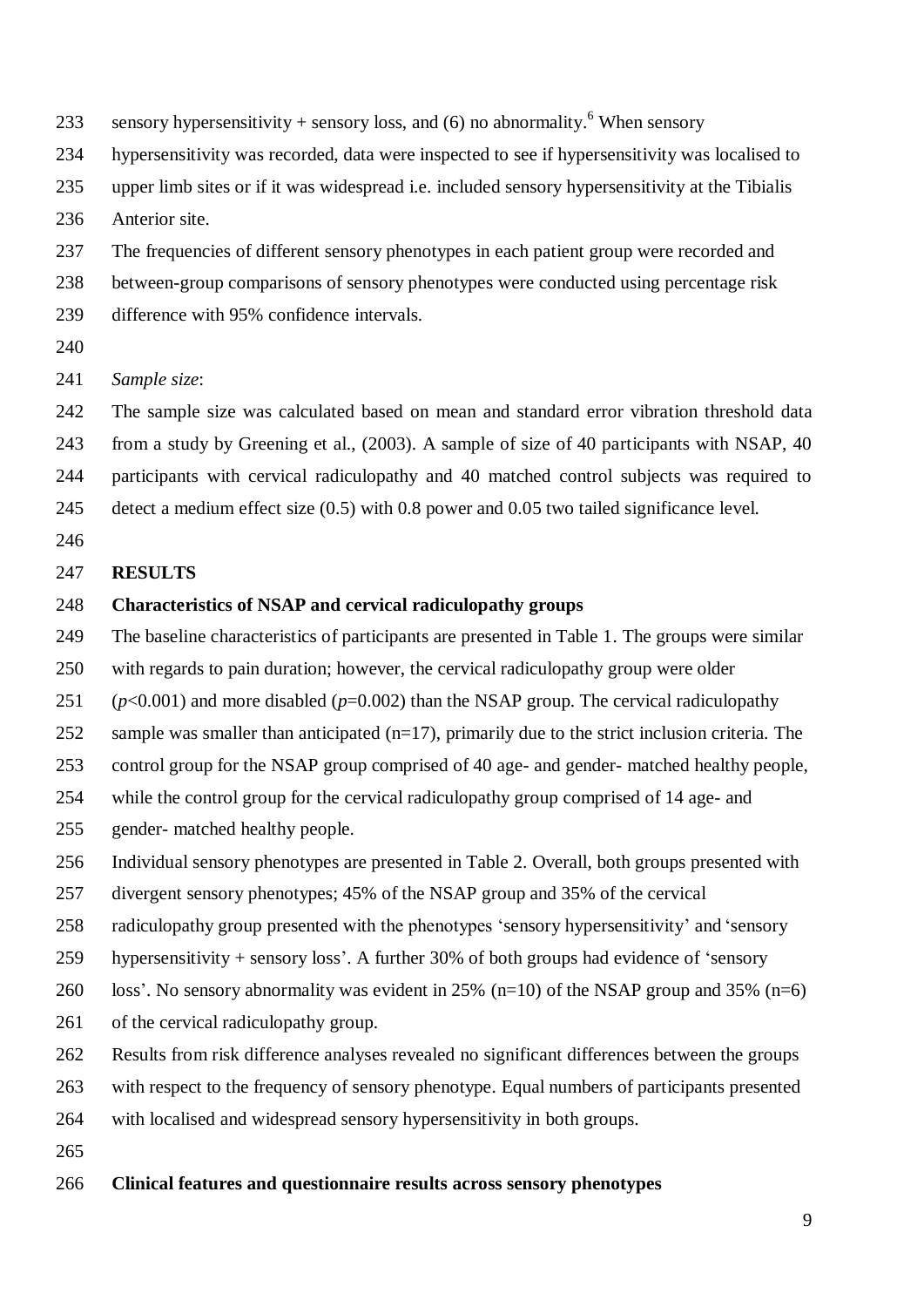- 267 The frequency of LANSS scores  $\geq$ 12, Tampa scale of kinesiophobia scores  $\geq$ 37, pain
- $268 \rightarrow \times 5/10$ , hyperalgesia and allodynia across each sensory phenotype in both patient groups is
- depicted in Table 3. No distinct pattern was evident with respect to the representation of
- questionnaire results, high pain levels or clinical measures of hypersensitivity across sensory
- 271 phenotypes in either patient group. Those with widespread sensory hypersensitivity did not
- 272 present with higher scores on any clinical measure than those with localised or no sensory
- hypersensitivity.
- 

### **DISCUSSION**

## *Sensory phenotypes in NSAP and cervical radiculopathy*

 The results of this study provide evidence of bi-directional sensory abnormalities in individuals with NSAP with evidence that a distinct sensory phenotype is not evident in these individuals. While bi-directional sensory abnormalities were also evident in individuals with cervical radiculopathy, it was notable that 35% of the cervical radiculopathy group presented with no sensory abnormality using QST. The presence of bi-directional sensory abnormalities in both groups in this study is consistent with data from a similar cohort of people with neck 283 and arm pain, as well as other cohorts with neuropathies and complex regional pain 284 syndrome.<sup>[5](#page-14-4)[6](#page-14-11)</sup> This further supports the argument for assessment of sensory phenotypes in patient populations on the basis that heterogeneity with respect to sensory phenotypes exists within patient cohorts; hence, people with the same condition could warrant different 287 approaches to assessment and treatment[.](#page-14-11)<sup>6[35](#page-16-2)</sup>

 The identification of different sensory phenotypes within NSAP is an important finding. Whilst we previously reported group data indicating that sensory hypersensitivity was a key 291 characteristic in this group,<sup>15</sup> the current findings indicate that just over 50% of the NSAP group did not have signs of sensory hypersensitivity and presented with either sensory hypoaesthesia or no sensory abnormality. The identification of the absence or presence of sensory hypersensitivity is important as the presence of sensory hypersensitivity has been shown to be a predictor of poor prognosis and poor treatment response in other 296 musculoskeletal populations,  $^{73839}$  $^{73839}$  $^{73839}$  $^{73839}$  $^{73839}$  and thus, may be an important consideration in NSAP and cervical radiculopathy. Further, the presence of sensory hypersensitivity is important clinically in considering appropriate interventions in order to prevent acute exacerbations of symptoms. For example, people with sensory hypersensitivity have previously been shown to have less effective descending pain modulation in response to exercise;  $40$  therefore, selected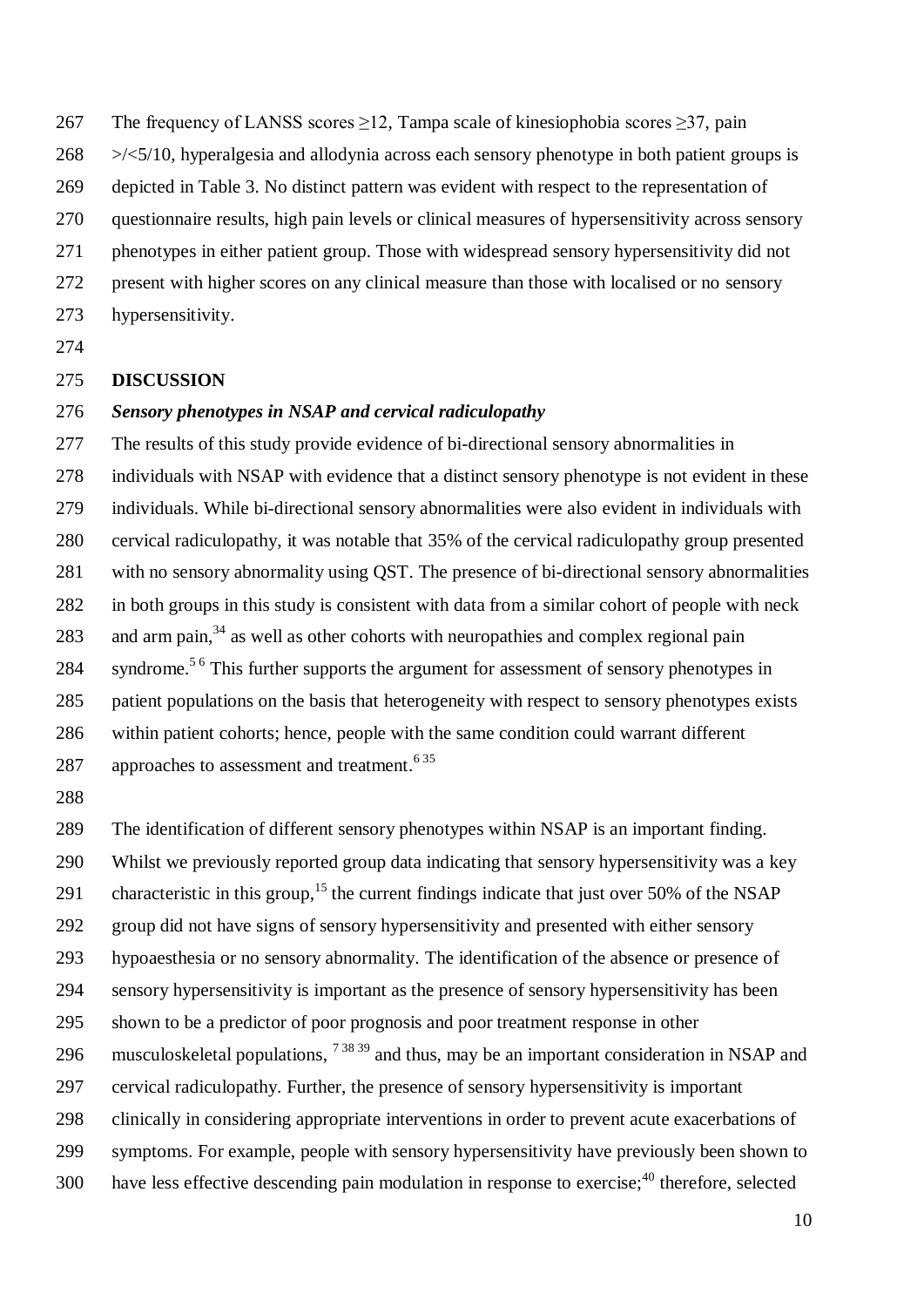exercise dosages would need careful consideration in a patient with a dominance of sensory hypersensitivity. However, for those identified with sensory hypoaesthesia or no sensory

abnormality, it is possible that their prognosis is more favourable, although prospective

- studies are required to elucidate this further.
- 

 Almost half of the NSAP group and 35% of the cervical radiculopathy group in this study presented with sensory hypersensitivity, which likely reflects mechanisms of peripheral and central sensitisation. In addition, 27% of the NSAP group presented 'sensory loss + sensory hypersensitivity'. This may reflect the interplay between the mechanisms of hypoaesthesia and hypersensitivity. The presence of pain has been shown to cause an increase in detection 311 thresholds;<sup>[14](#page-14-8)</sup> in contrast, the presence of neuronal insult, as has been suggested in NSAP<sup>[36](#page-16-6)</sup> may lead to sensitisation of peripheral and central pathways.<sup>[37](#page-16-7)</sup> Both scenarios could explain the presentation of sensory hypersensitivity in addition to sensory loss.

- .
- 

# *Clinical features and sensory phenotypes*

 How to identify sensory hypersensitivity in clinical practice is an important consideration. Currently, there are neither established guidelines nor validated measures to do this and whether QST could fill this void is hampered by the limited availability of equipment in clinical practice, as well as the large variability in normative data and lack of established cut- off values. Recent guidelines for the assessment of neuropathic pain recommend that if QST 322 is used in clinical practice, it should only form part of an overall clinical assessment.<sup>[42](#page-16-8)</sup> This raises the question whether self-reports of pain intensity and features of bedside examination are valid means of assessing sensory hypersensitivity. Previous meta-analysis indicated that QST measures of sensory hypersensitivity and self-reported pain and disability were poorly 326 correlated; however, it was highlighted in that study that many of the study participants included in the analysis may not have been sensitised, in which case a strong relationship 328 between QST and self-reports of pain and disability would not be expected.<sup>[41](#page-16-9)</sup> In the current study, we aimed to investigate whether particular clinical features would be more frequent among sub-groups of sensory phenotypes. Specifically, we hypothesized that higher levels of pain, higher scores on neuropathic pain and kinesiophobia questionnaires and clinical features of hypersensitivity (pin-prick hyperalgesia and allodynia) would be more evident in those with the phenotype 'sensory hypersensitivity'; however, we did not find a distinct pattern in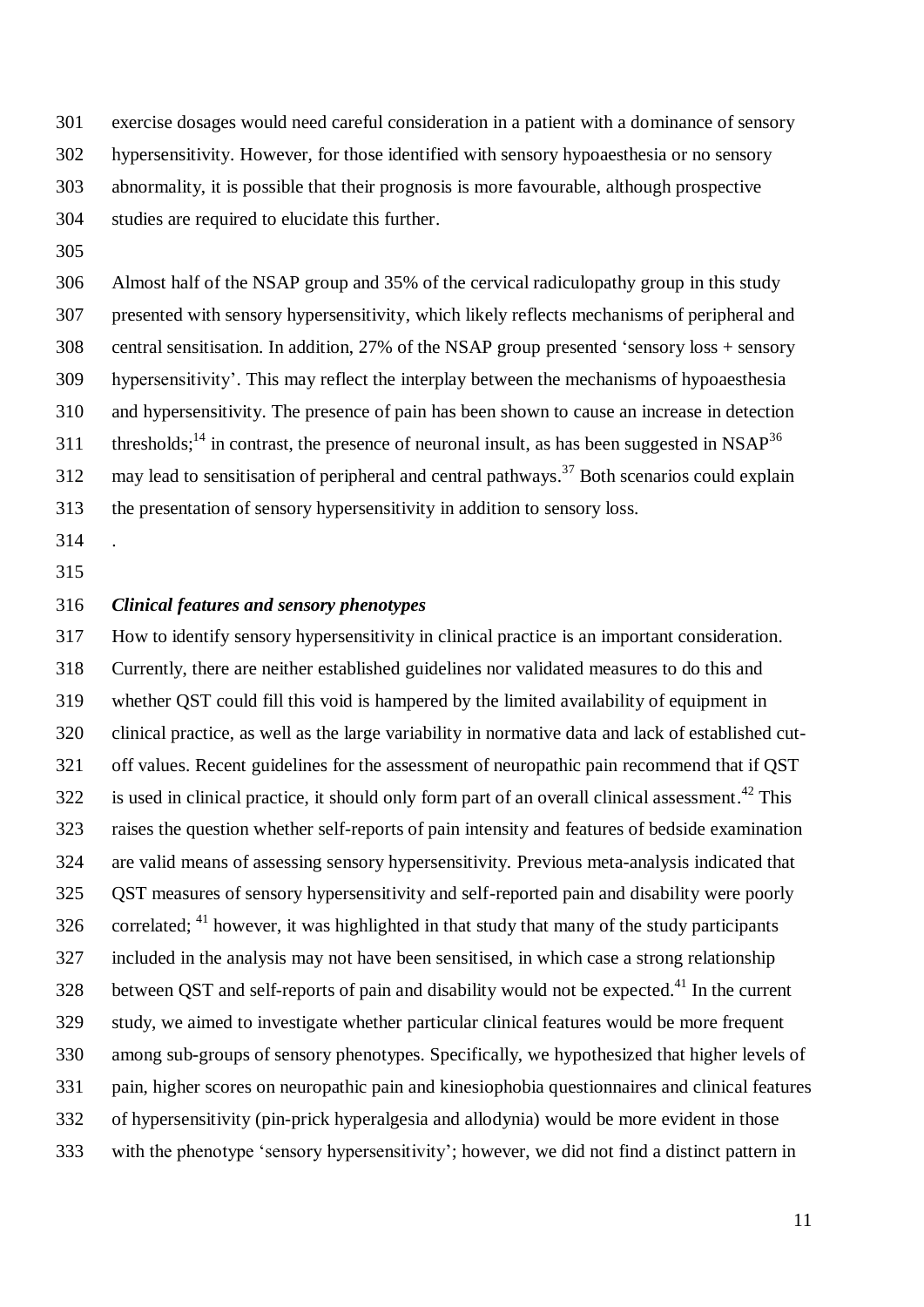- either the NSAP or cervical radiculopathy groups, even when comparing those with a sensory abnormality to those without a sensory abnormality.
- Relatively few people with NSAP in this study (28%) presented with kinesiophobia with no
- demonstrable pattern noted across different phenotypes. The cervical radiculopathy group
- presented with kinesiophobia more frequently (59% of participants), with 24% of those with
- kinesiophobia demonstrating sensory hypersensitivity as their dominant sensory phenotype.
- Both groups had over 60% of participants presenting pain rating ≥5, but no discernible
- pattern was evident regarding which sensory phenotypes presented with higher pain ratings.
- Indeed, nine of the 13 people with no sensory abnormality in the NSAP group had a pain
- rating of ≥5. In considering these findings, it is important to note that the small sample size
- and particularly the small numbers in each subgroup, mean these data should be considered
- preliminary and as such, further studies on larger sample sizes are warranted.
- 

 Nonetheless, the challenge of how to assess the presence of sensory hypersensitivity in clinical practice without using QST remains. One reason for the poor relationship between QST and clinical measures may be that the clinical measures tested to date against QST are not measuring the same construct. Two clinical measures that may be useful are pin-prick hyperalgesia and brush stroke allodynia<sup>[43](#page-16-10)</sup> but these measures were rarely positive in this study, despite the frequent presence of sensory hypersensitivity to other measures e.g. heat and cold. Recently, stronger correlations were identified between pain ratings on application 354 of ice versus cold pain thresholds; therefore, this may be a better clinical measure of cold sensitivity. A final consideration is that, QST, which quantifies responses to experimentally induced pain may evoke different central nervous system responses than spontaneous pain, 357 normally experienced by patients, as has been demonstrated by brain imaging studies.<sup>[45](#page-16-12)</sup> Therefore, the development of better clinical tools for the assessment of sensory hypersensitivity is needed. The recommendation that assessment of descending pain modulation and pain magnitude rating for a suprathreshold stimulus might facilitate a better understanding of a sensitized nociceptive system rather than threshold measures may also hold validity.<sup>[46](#page-16-13)</sup>

#### **Study Limitations**

 Due to the relatively small sample size of this study, particularly for cervical radiculopathy, and the small numbers in each sensory phenotype group, these results should be considered as preliminary findings.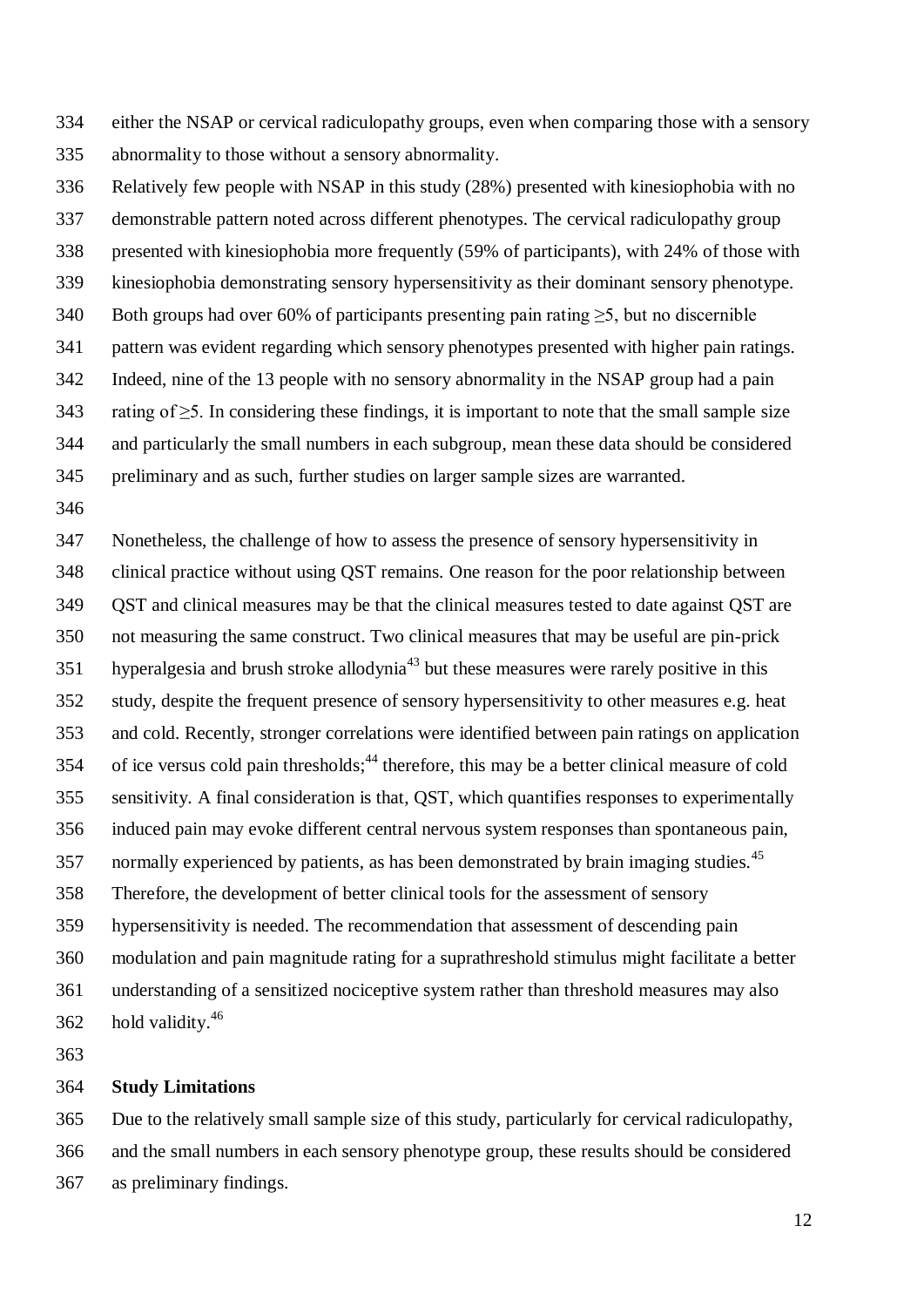- 
- 

# **Conclusion**

The results of this study demonstrate divergent sensory phenotypes in NSAP as well as in

- cervical radiculopathy with implications for clinical decision making. NSAP and cervical
- radiculopathy should not be considered homogenous groups and individuals may warrant
- different intervention approaches according to their sensory phenotype. Researchers should
- also consider this when stratifying people for intervention studies. Identifying the presence of
- sensory hypersensitivity is difficult in clinical practice and while some studies have reported
- 377 criteria for classifying pain;<sup>[47-49](#page-16-14)</sup> validated tools are still lacking with further research needed
- in this regard.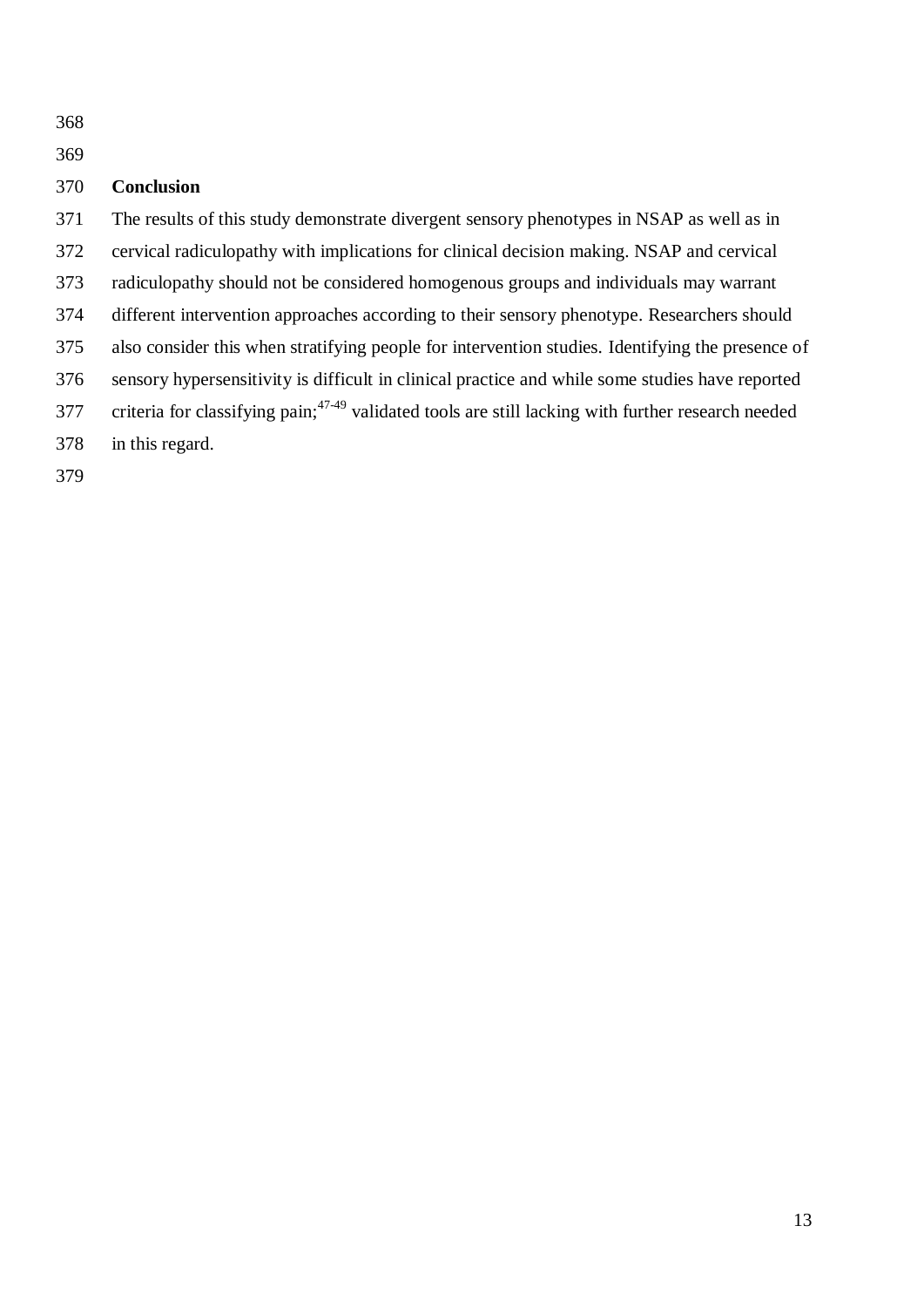## **REFERENCES**

- 
- <span id="page-14-0"></span> 1. Eurostat work and health in the European Union: A statistical portrait, office for official publications of the European communities Luxemburg, 2004.
- <span id="page-14-1"></span> 2. Walker-Bone K, Palmer KT, Reading I, Coggon D, Cooper C. Prevalence and impact of musculoskeletal disorders or the upper limb in the general population. *Arthritis and Rheumatism* 2004;51(4):642-51.
- <span id="page-14-2"></span> 3. van Eijsden-Besseling MDF, van der Bergh KA, Staal JB, De Bie RA, van der Heuvel WJ. The course of non-specific work-related upper limb disorders and the influence of demographic factors, psychologic factors and physical fitness on clinical status and disability. *Arch Phys Med Rehabil* 2010;91:862-67.
- <span id="page-14-3"></span> 4. Rolke R, Magel W, Campbell, Andrews K, et al. Quantitative Sensory testing: A comprehensive protocol for clinical trials. *European Journal of Pain* 2006;10:77-88.
- <span id="page-14-4"></span> 5. Gierthmühlen J, Maier C, Baron R, Tolle T, Treede R-D, Birbaumer N, et al. Sensory signs in complex regional pain syndrome and peripheral nerve injury. *Pain* 2012;153:765-74.
- <span id="page-14-11"></span> 6. Maier C, Baron R, Tölle TR, Binder A, Birbaumer N, Birklein F, et al. Quantitative sensory testing in the German Research Network on Neuropthaic Pain (DFNS): Somatosensory abnormalities in 1236 patients with difference neuropathic pain syndromes. *Pain* 2010;150(3):439-50.
- <span id="page-14-13"></span> 7. Sterling M, Jull G, Vicenzino B, Kenardy J. Sensory hypersensitivity occurs soon after whiplash injury and is associated with poor recovery. *Pain* 2003;104:509-17.
- 8. Kamper SJ, Maher CG, Hush JM, Pedler A, Sterling M. Relationship between pressure pain thresholds and pain ratings in patients with whiplash associated disorder. *Clinical Journal of Pain* 2011;27(6):495-501.
- 9. Chien A, Eliav E, Sterling M. Hypoaesthesia occurs with sensory hypersensitivity in chronic whiplash - Further evidence of a neuropathic condition. *Manual Therapy* 2009;14(2):138-46.
- 10. Chien A, Sterling M. Sensory hypoaesthesia is a feature of chronic whiplash but not chronic idiopathic neck pain. *Manual Therapy* 2010;15:48-53.
- <span id="page-14-5"></span> 11. Greening J, Lynn B. Vibration sense in the upper limbs of patients with RSI and at risk workers. *International Archives of Occupational and Environmental Health* 1998;71:29-34.
- <span id="page-14-6"></span> 12. Greening J, Lynn B, Leary R. Sensory and autonomic function in the hands of patients with non-specific arm pain (NSAP) and asymptomatic office workers. *Pain* 2003;104:275-81.
- <span id="page-14-7"></span> 13. Tucker AT, White PD, Kosek E, Pearson RM, Henderson M, Coldrick AR, et al. Comparison of vibration perception thresholds in individuals with diffuse upper limb pain and carpal tunnel syndrome. *Pain* 2007;127:263-69.
- <span id="page-14-8"></span> 14. Apkarian A, Stea R, Bolanowski S. Heat-induced pain diminishes vibrotactile perception: a touch gate. *Somatosensory Motor Research* 1994;11(3):259-67.
- <span id="page-14-9"></span> 15. Moloney NA, Hall TM, Doody CM. Sensory hyperalgesia is characteristic of non-specific arm pain. *Clinical Journal of Pain* 2013;29:948-56.
- <span id="page-14-10"></span> 16. Rolke R, Baron R, Maier C, Tolle TR, Treede R-D, Beyer A, et al. Quantitative sensory testing in the german research network on neuropathic pain (DFNS): standardized protocol and reference values. *Pain* 2006;123(3):231-43.
- <span id="page-14-12"></span> 17. Hübscher M, Moloney N, Leaver A, Rebbeck T, McAuley JH, Refshauge KM. Relationship between quantitative sensory testing and pain or disability in people with spinal pain—A systematic review and meta-analysis. *Pain* 2013;154(9):1497-504.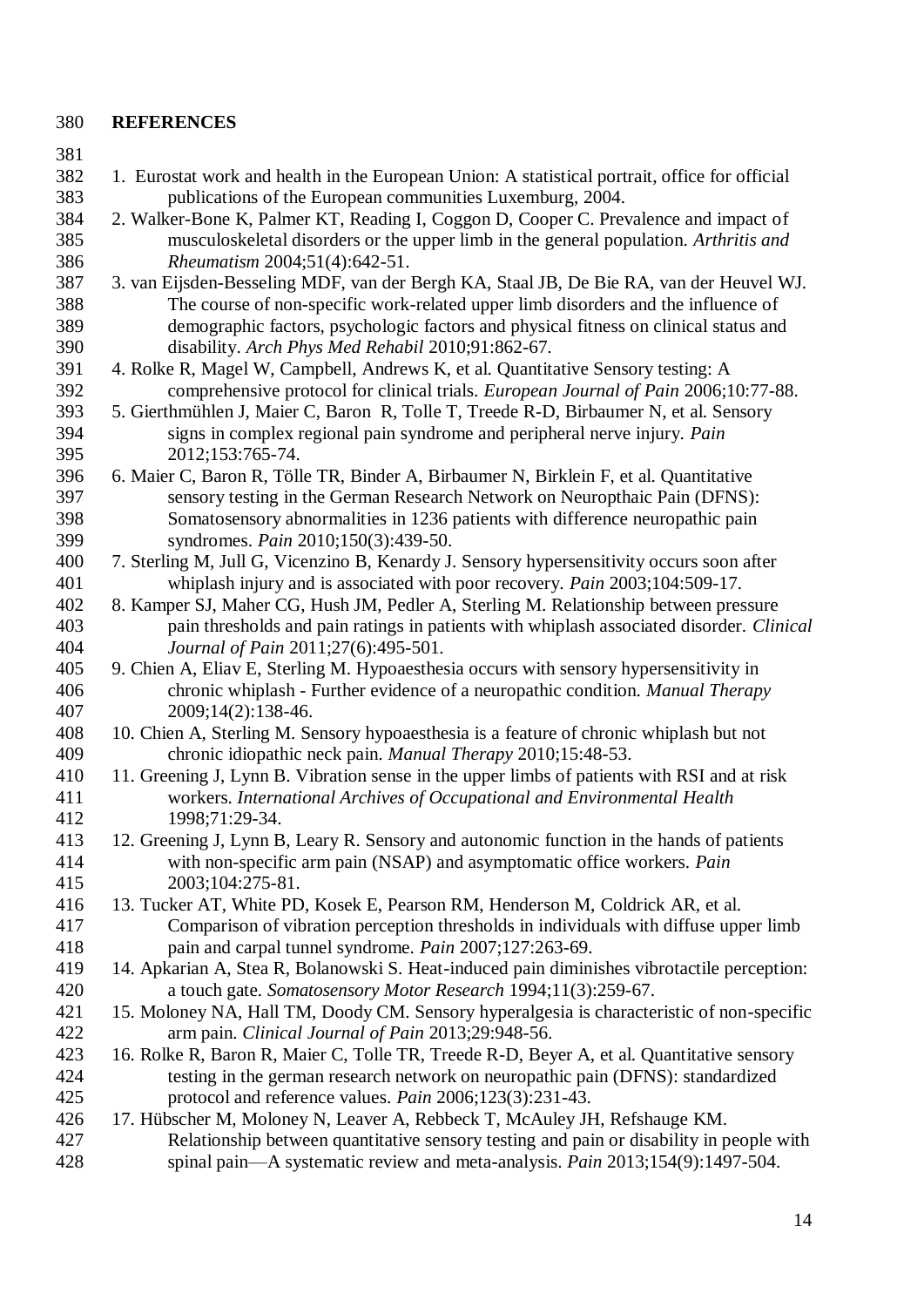<span id="page-15-11"></span><span id="page-15-10"></span><span id="page-15-9"></span><span id="page-15-8"></span><span id="page-15-7"></span><span id="page-15-6"></span><span id="page-15-5"></span><span id="page-15-4"></span><span id="page-15-3"></span><span id="page-15-2"></span><span id="page-15-1"></span><span id="page-15-0"></span> 18. Boocock MG, Collier JM, McNair PJ, Simmonds M, Larmer PJ, Armstrong B. A Framework for the Classification and Diagnosis of Work- Related Upper Extremity Conditions: Systematic Review. *Seminars in Arthritis and Rheumatism* 2009;38:296- 311. 19. Agostinho CMS, Scherens A, Richter H, Schaub C, Rolke R, Treede R-D, et al. Habituation and short-term repeatability of thermal testing in healthy human subjects and patients with chronic non-neuropathic pain. *European Journal of Pain* 2009;13:779-85. 20. Madeleine P, Lundager B, Voigt M, Arendt-Nielsen L. Sensory manifestations in experimental and work-related chronic neck-shoulder pain. *European Journal of Pain* 1998;2:251-60. 21. Johnston V, Jimmieson NL, Jull G, Souvlis T. Quantitative sensory measures distinguish office workers with varying levels of neck pain and disability. *Pain* 2008;137:257-65. 22. Radhakrishnan K, Litchy W, O'Fallon W, Kurland L. Epidemiology of cervical radiculopathy. A population- based study from Rochester, Minnesota, 1976 through 1990. *Brain* 1994;117(Pt 2): 325-35. 23. Rubinstein SM, Pool JJM, van Tulder MW, Riphagen II, de Vet HCW. A systematic review of the diagnostic accuracy of provocative tests of the neck for diagnosing cervical radiculopathy. *Eur Spine J* 2007;16:307-19. 24. Wainner LR, Fritz JM, Irrgang JJ, Boninger ML, Delitto A, Allison CS. Reliability and diagnostic accuracy of the clinical examination and patient self-report measures for cervical radiculopathy. *Spine* 2003;28(1):52-62. 25. Bono CM, Ghiselli G, Gilbert TJ, Kreiner DS, Reitman C, Summers JT, et al. An evidence-based clinical guideline for the diagnosis and treatment of cervical radiculopathy from degenerative disorders. *THe Spine Journal* 2011;11:64-72. 26. Moloney N, Hall T, Doody C. An investigation of somatosensory profiles in work related upper limb disorders: a case-control observational study protocol. *BMC Musculoskeletal Disorders* 2010;11(1):22. 27. Moloney N, Hall T, Doody C. Reliability of thermal quantitative sensory testing: A systematic review. *Journal of Rehabilitation, Research and Development* 2012;49(2):191-208. 28. Moloney N, O'Sullivan T, Hall T, Doody C. Reliability in thermal quantitative sensory testing of the hand in a cohort of young healthy adults. *Muscle and Nerve* 2011;44(4):547-52. 29. Geber CK, T, Azad S, Birklein F, Gierthmühlen J, Huge V, Lauchart M, et al. Test-retest and interobserver reliability of quantitative sensory testing according to the protocol of the German Research Network on Neuropathic Pain (DFNS): a multi-centre study. *Pain* 2011;152(3):548-56. 30. Leffler A-S, Hansson P. Painful traumatic peripheral partial nerve injury - sensory dysfunction profiles comparing outcomes of bedside examination and quantitative sensory testing. *European Journal of Pain* 2008;6 (Suppl A):47-50. 31. Bennett M. The LANSS Pain Scale: the Leeds assessment of neuropathic symptoms and signs. *Pain* 2001;92(1-2):147-57. 32. Kori S, Miller R, Todd D. Kinesphobia: a new view of chronic pain behaviour. *Pain Management* 1990;3(35-43). 33. Vlaeyen JWS, Kole-Snijders AMJ, Boeren RGB, van Eek H. Fear of movement/( re) injury in chronic low back pain and its relation to behavioral performance. *Pain* 1995;62:363-72.